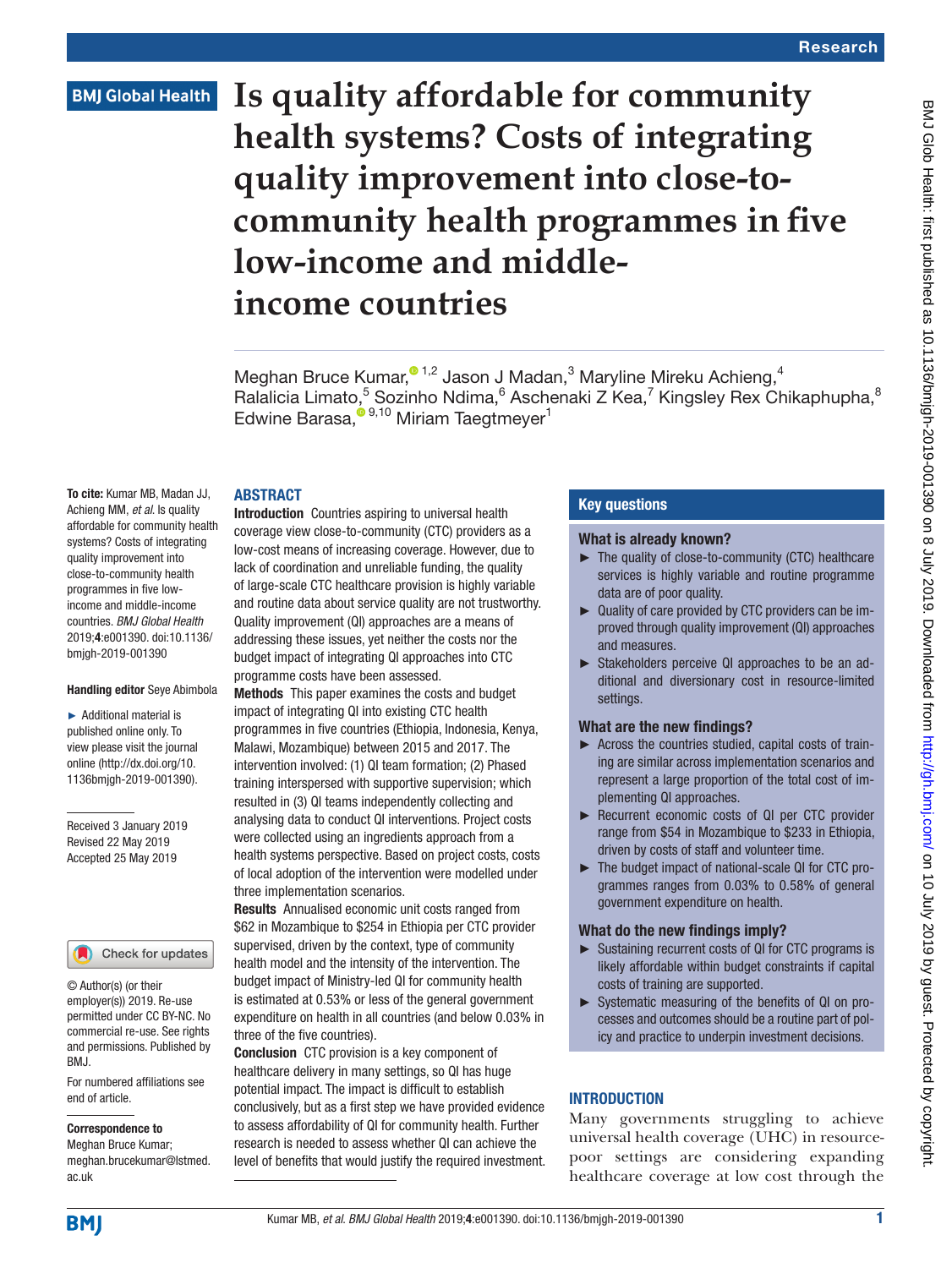use of close-to-community (CTC) providers of healthcare. [1–6](#page-8-0) Composed of a wide range of typologies, CTC providers are lay health workers with relevant training for their responsibilities. They include: community health volunteers, community health (extension) workers, nutrition counsellors and traditional birth attendants, among others.<sup>17</sup> CTC providers deliver a range of preventive, promotive and curative healthcare services at community level depending on context and policy<sup>589</sup> and have been found to be effective in expanding service coverage in certain contexts and clinical areas. $1011$  However, CTC providers face numerous challenges working at the interface between communities and health systems due to factors such as: working remotely (where it can be difficult to maintain standards), lower literacy rates, higher attrition rates, less education and fewer support structures than other professional, formal cadres of healthcare workers more closely linked to the formal health sector. $9^{12}$  Additionally, efforts to consider quality at the health system or global level continue to leave out CTC providers and ignore the potential contribution of the community level to health system goals. $13-15$ 

Despite the perception that CTC provision of care is 'cheap', economic evaluation of the work of CTC providers and programmes is complex due to a unique combination of challenges. First, costing involving this cadre is complicated by its composition of primarily part-time and/or volunteer workers (who may pay out-of-pocket costs that are difficult to measure for food or transport to support the effectiveness of the programmes).<sup>16</sup> Second, drawing generalisable conclusions is also difficult as the responsibilities, training, supervision and remuneration of CTC providers between (and even within) countries vary widely.<sup>[7 17](#page-8-2)</sup> These challenges are not unique to CTC programmes, but this is an area where challenges are particularly numerous and acute. Additionally, cost-effectiveness studies rely on causal, proximal clinical outcomes to an intervention and high-quality data.<sup>18</sup> 19 With community health, however, the long-term benefits of the primarily preventive and promotive services provided by CTC health workers are challenging to measure and to attribute $20-22$  and the quality of the data on both costs and benefits are questionable. $23-26$  Few studies and models to date have taken this complexity sufficiently into account to collect real life data on the full set of services, focusing instead on a limited set of services and/or heavily on modelling[.18 27 28](#page-9-4)

Policy makers are beginning to question whether CTC providers can achieve equitable service quality at low cost.[29](#page-9-7) Evidence is growing for systematically incorporating quality improvement (QI) approaches into community health programmes in low-income and middle-income countries, especially in maternal and child health.<sup>30-34</sup> These community-level approaches appear to have been successful in terms of improving the quality and equity of services, but there is limited information about costs or cost-effectiveness of implementation.<sup>32</sup> <sup>34</sup> This lack of financial data acts as a barrier to decision makers, who

BMJ Glob Health: first published as 10.1136/bmigh-2019-001390 on 8 July 2019. Downloaded from http://gh.bmj.com/ on 10 July 2019 by guest. Protected by copyright BMJ Glob Health: tirst published as 10.1136/bmjgh-2019-001390 on 8 July 2019. Downloaded from com/ BMJ Glob Health: first published as 10.1136/bmjgh-

may perceive the financial and time costs of incorporating QI approaches to be high when compared with the urgency of further expanding coverage while under pressure to show progress towards UHC. $^{35}$  36 We set out to examine the costs of integrating QI approaches in community health programmes at a mid-level of administration in Ethiopia, Indonesia, Kenya, Malawi, Mozambique—five countries with established community health programmes addressing maternal and/or child health among other priorities at CTC level through preventive and promotive care [\(table](#page-2-0) 1). This study is a first, essential step towards assessing the cost-effectiveness of this approach.

## **METHODS**

We nested this costing within REACHOUT, a consortium of research partners in community health conducting an implementation research study addressing the feasibility and effectiveness of QI at community level. $37$  While the CTC providers' typology and responsibilities varied across the countries, we used a common approach to QI team establishment and training. Based on actual project costs, we have then taken a scenario planning approach to assess the costs and budget impact of a long-term Ministry of Health (MoH)-led adoption of this approach by public sector staff in each setting. We report (in 2017USD): total and annualised economic costs per country; total and average annual financial costs of the intervention per country; for the MoH-led adoption, we report the same and add the unit economic and financial costs of intervention per: catchment population, CTC provider, QI team trained and administrative area. We also report the budget impact of national scale-up of MoH-led QI.

## The intervention

QI capacity development efforts were guided by a common approach across the study countries, as shown in [figure](#page-3-0) 1. In all settings, after curriculum development and adaptation of the training materials, QI teams made up of CTC providers, supervisors and health facility staff (average eight people) were established. In Kenya and Ethiopia, project team and MoH partners decided in step 3 to form QI teams at both the community and the district levels. These teams were trained in three phases to conduct QI for community health using Plan-Do-Study-Act (PDSA) cycles. PDSA approaches are characterised by local selection, prioritisation and action on quality problems identified from local data.<sup>38–42</sup> Training content included: standards for quality in community health, quality assurance and QI concepts, community health information systems, supportive supervision, and so on. The three phases of training and exchange (implemented over 9–12 months) were interspersed with periods of implementation of QI by the teams, involving team meetings and interventions to improve quality supported by mentorship from supervisors, with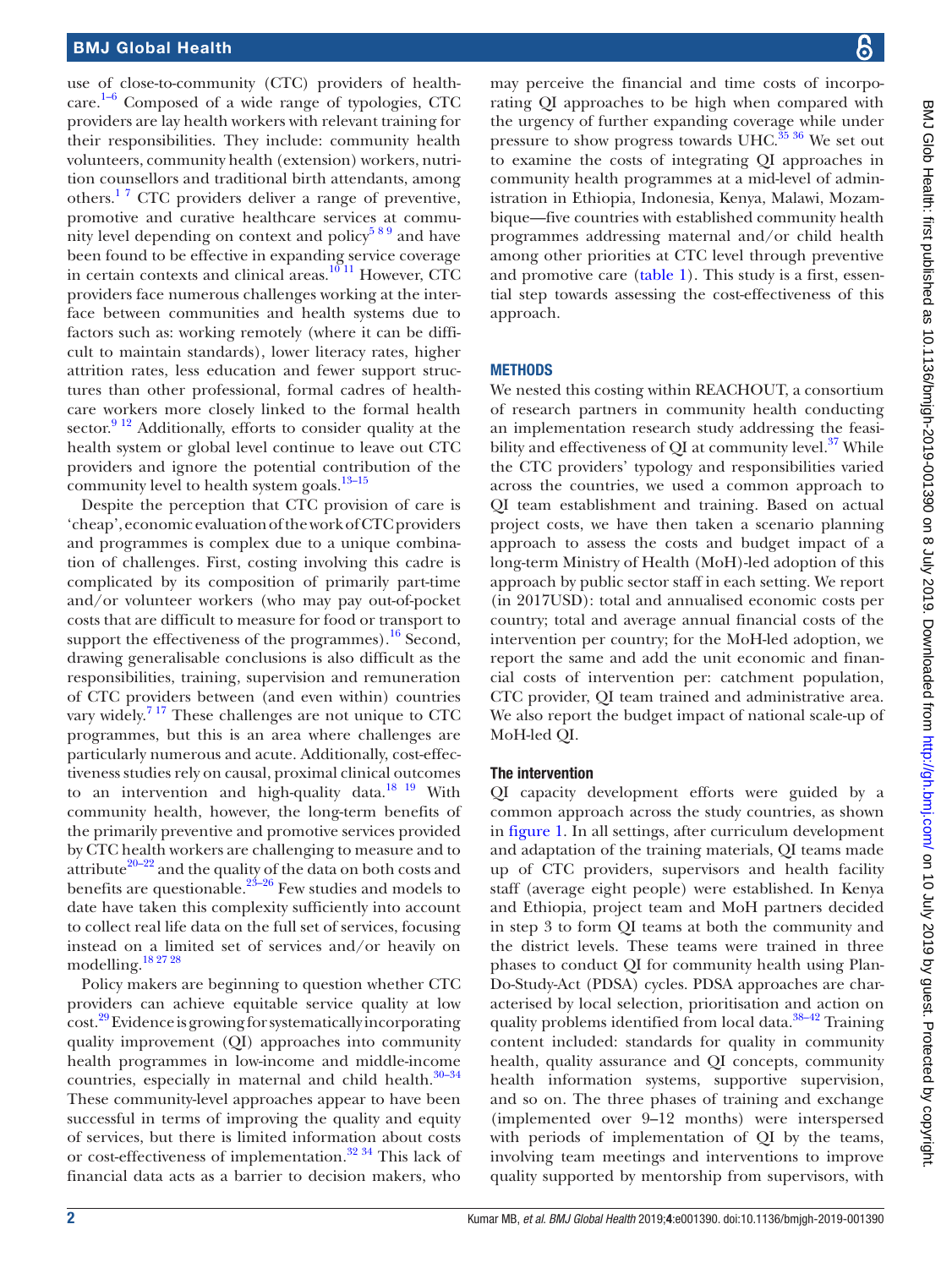<span id="page-2-0"></span>

| Country<br>Table 1<br>Region                                                             | Administrative unit<br>equivalent)<br>(district or                     | Intervention sites for quality improvement (QI) capacity development intervention <sup>47 48 80-84</sup><br>QI teams                                                                                                                                                                                                                                                | Setting                         | Catchment<br>population | providers<br>CTC                                                                 | supervised<br>providers<br># of CTC | Focus of CTC<br>programme                   | CTC providers to<br>Policy ratio of<br>population              |
|------------------------------------------------------------------------------------------|------------------------------------------------------------------------|---------------------------------------------------------------------------------------------------------------------------------------------------------------------------------------------------------------------------------------------------------------------------------------------------------------------------------------------------------------------|---------------------------------|-------------------------|----------------------------------------------------------------------------------|-------------------------------------|---------------------------------------------|----------------------------------------------------------------|
| Peoples' Region,<br>Nationalities and<br>Sidama Zone<br>Southern<br>Ethiopia<br>Nations, | Shebedino woreda*                                                      | covering health<br>at woreda* level<br>Ith centre<br>Galuko-hirreye health centre<br>Gebre-kirstos health centre<br>Mero kawado health centre<br>Dobe toga health centre<br>9 Community QI teams<br>Morocho negasha heal<br>Dulacha health centre<br>1 Community QI team<br>Telamo health centre<br>Abela health centre<br>centre catchments:<br>Fura health centre | Rural, medium-244 489<br>remote |                         | extension<br>workers<br>Health                                                   | 68                                  | family planning<br>Preventive,<br>curative, | 2:5000                                                         |
| Cianjur district<br>Indonesia                                                            | Cianjur district                                                       | covering three<br>Cikalongkulon Pukesmast<br>4 Community QI teams<br>Ciranjang 1 Pukesmas <sup>+</sup><br>Ciranjang 2 Pukesmas <sup>-</sup><br>Gekbrong Pukesmast<br>puskesmas†                                                                                                                                                                                     | Suburban,<br>medium-<br>remote  | 188323                  | Puskesmas<br>midwives                                                            | 47                                  | Maternal health<br>(including<br>delivery)  | population (but<br>$-1:5000 - 6000$<br>serve women)<br>general |
| Nairobi county<br>Kenya                                                                  | Kasarani subcounty<br>Lang'ata subcounty<br>Embakasi West<br>subcounty | at subcounty<br>covering<br>Dept Unit<br>3 Community QI teams<br>9 Community QI teams<br>Housing Development<br>Gitari Marigu Unit<br>community units:<br>Bangladesh Unit<br>City Carton Unit<br>Southlands Unit<br>Maili Saba Unit<br>Matopeni Unit<br>Ribakia Unit<br>Raila Unit                                                                                  | Urban, non-<br>remote           | 737460                  | Community<br>Community<br>volunteers<br>extension<br>workers<br>health<br>health | 1530                                | Preventive                                  | 1:2500<br>1:500                                                |
| Malawi                                                                                   | Salima districts<br>Mchinji,                                           | at district level<br>2 Community QI teams                                                                                                                                                                                                                                                                                                                           | Rural, remote                   | 213206                  | surveillance<br>assistants<br>Health                                             | $\frac{1}{2}$                       | Preventive,<br>curative                     | 1:1000                                                         |
| Maputo province<br>Mozambique                                                            | Moamba districts<br>Manhiça,                                           | at district level<br>2 Community QI teams                                                                                                                                                                                                                                                                                                                           | Rural, non-<br>remote           | 214388                  | elementares<br>polivalentes<br>Agentes                                           | 68                                  | Preventive,<br>curative                     | $-1:500-2000$                                                  |
| CTC. close-to-community.                                                                 | tPuskesmas is the Bahasa word for community health facility.           | "Woreda is the Amharic word for district, at the level below Zone in the Ethiopian health system.                                                                                                                                                                                                                                                                   |                                 |                         |                                                                                  |                                     |                                             |                                                                |

န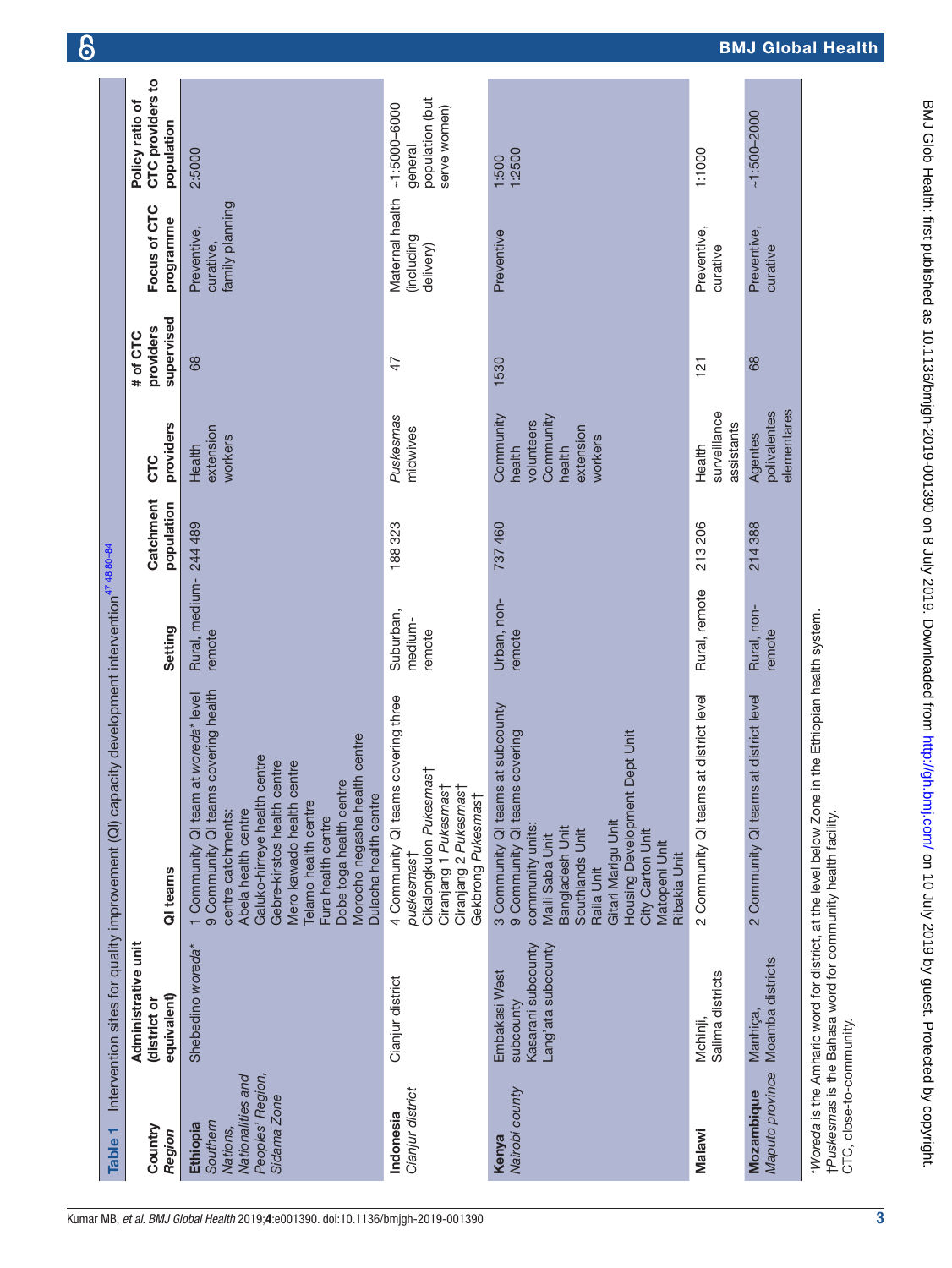

Figure 1 Common approach to capacity development for quality improvement (QI) for close-to-community (CTC) healthcare across countries.

the expectation that implementation could be continued indefinitely in what is termed 'continuous QI'. Examples of QI priorities tackled include: improving timeliness of reporting by CTC providers; improving follow-up of pregnant women referred for antenatal care; reducing rates of unskilled delivery. These priorities were selected and improvement was measured by the teams using local community health information systems and data.

#### Study site selection

The common approach to QI in community health was implemented with 21 QI teams in 11 administrative areas of the five countries serving a total of 1.6 million people in their catchment areas. In each country, study sites were selected for the QI intervention in collaboration with stakeholders from the community and MoH building on earlier supportive supervision interventions for the CTC programme (see [table](#page-2-0) 1). Further description of the CTC provider typologies in each of the study sites including selection, training and responsibilities can be found in [Supplementary File 1.](https://dx.doi.org/10.1136/bmjgh-2019-001390)[43](#page-9-14)

#### Costing approach

The costing took a health systems perspective, taking into account health system resource and time costs (we differentiate that from health system costs, as CTC providers may not be salaried individuals whose time is explicitly valued by the health system).<sup>4445</sup> Specifically, we collected and report both economic and financial costs of the intervention, as well as the budget impact of national scale-up based on the financial costs only. Financial costs refer to outlay of money; economic costs encompass financial costs and opportunity costs of time, even where people are already salaried or are volunteers and their time is 'free'. An ingredients approach was used to assess the costs of each phase of the intervention in the following categories: staff time (encompasses volunteer time), lodging/ transport, communication, venue, refreshment,

<span id="page-3-0"></span>stationery. $46$  In our model, costs incurred during the training are treated as capital costs while the QI implementation represents recurrent costs of the intervention. The useful life of the training is taken as 4 years (ie, all participating staff would receive full retraining in year 5). Details of specific cost adjustments made at each of the steps of the intervention when calculating country costs can be found in [Supplementary File 2](https://dx.doi.org/10.1136/bmjgh-2019-001390).

Data on the actual costs in local currency of QI capacity development and functioning were collected retrospectively (March–July 2017) from country research teams using a combination of structured questionnaire on activities and a spreadsheet for unit resource costs ([Supple](https://dx.doi.org/10.1136/bmjgh-2019-001390)[mentary Files 3 and 4\)](https://dx.doi.org/10.1136/bmjgh-2019-001390). Project costings for consumables were calculated by multiplying units of resources consumed by market rates in May 2017. For other categories, that is, salaries, venue, transport, communication, actual project expenses incurred were used. Data were provided by implementation and finance team members from each REACHOUT country partner institution and validity of data was confirmed through back-checking financial reporting and audited information. Salaries for the public sector staff involved in intervention activities were obtained from public documents referenced here; where not available they were estimated from available data. $47-52$  Where available, actual value of employment benefits were used. Where not available, an assumption of 15% of salary was applied. We excluded outcome-related costs, for example, costs averted due to improved health, as outside the scope of the study.

Annual costs are reported in 2017USD and exchange rates from May  $2017$  were used.<sup>53</sup> For details of cost adjustments made at each of the steps of the intervention when calculating country costs, see [Supplementary File 2.](https://dx.doi.org/10.1136/bmjgh-2019-001390) (NB country costs cannot be added together to compute the actual total project cost due to these adjustments). A discount rate of 3% was applied to future costs; because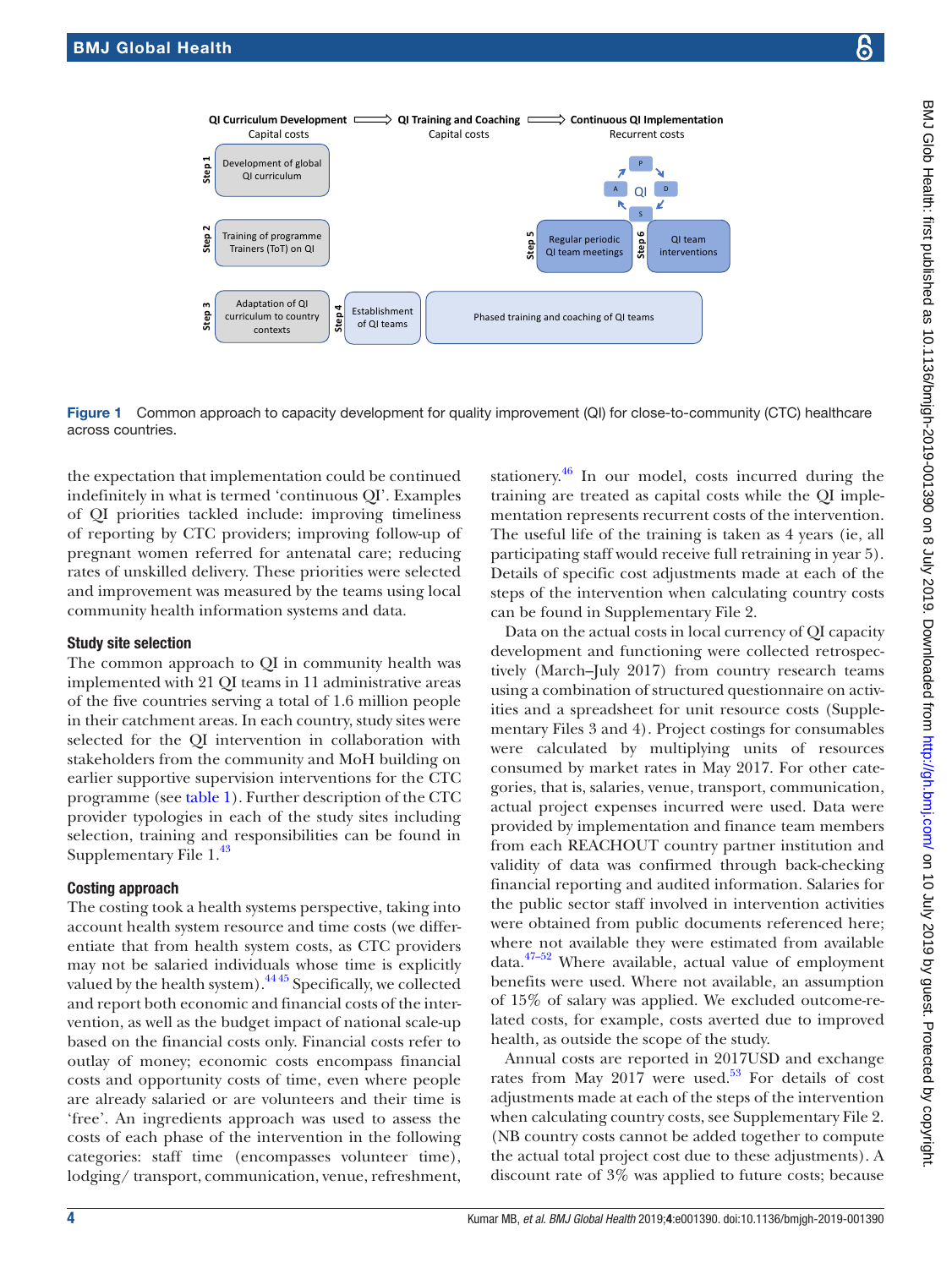inflation was only relevant to the development (sunk) costs, this is not accounted for in the model. Data were input and managed in Microsoft Excel V.15.32.

## Scenario planning and sensitivity analysis

Based on project costing, we present three scenarios for adoption of the intervention in each country, which we term 'MoH-led QI'. These scenarios assume the interventions were to be repeated across the same administrative area and population as the project-led approach. Specifically, we present the economic costs of MoH-led QI per administrative area of the intervention [\(table](#page-2-0) 1) by step of the intervention [\(figure](#page-3-0) 1). Where multiple levels of QI teams were involved (ie, in Kenya and Ethiopia), we have included costs for both and described this as increased intensity of intervention.

All scenarios for MoH-led QI involved the following modifications to the project costs: (1) dropping all development costs as sunk costs incurred by REACHOUT (steps 1–3); (2) health system staff acting as trainers (step 4); and (3) periodic mentorship at quarterly QI team meetings (step 5). Deterministic sensitivity analyses were conducted around 'best' case and 'worst' case scenarios for MoH-led QI, based on the level of involvement required of project staff in the scale-up and the frequency of QI team meetings and interventions ([Supplementary](https://dx.doi.org/10.1136/bmjgh-2019-001390) [File 5](https://dx.doi.org/10.1136/bmjgh-2019-001390) for details).

## Budget impact analysis

Budget impact analysis was conducted by comparing the financial costs of MoH-led QI, scaled up linearly to national level based on the total number of administrative areas in the country, with the annual general government expenditure on health (GGHE). GGHE was chosen as a comparator for the budget impact analysis for two reasons: first, financing for community QI is unlikely to be a repurposing of community/preventive care budgets. In part, this is due to the reliance on unpaid or low-paid staff in current community/preventive care budgets, making this a misleading comparison (in addition to the variability in pay levels for CTC providers between contexts). Also, what is proposed is a systemic change to the health system, given how CTC providers are used (across a broad spectrum of health areas) and could be supported by general government funding. The argument is for government investment, so need to compare with GGHE. Second, as community/preventive care budgets are often not earmarked in externally available documents, using these as the basis of budget impact analysis would require us to estimate a percentage of GGHE rather than relying on empirical data. Specific analyses for each health system or even budget-holding unit with more granular data would still be required for ultimate financing decisions—this analysis is indicative of broader trends in investment in community health systems and quality across systems.

GGHE data were obtained from the National Health Accounts database (on 6 October  $2017$ <sup>54</sup> and inflated from 2014USD (the most recent year to have complete data) to 2017USD,<sup>[55](#page-9-19)</sup> assuming no change in expenditure over these 3 years as GGHE as a portion of total government expenditure has remained constant for some time. We have not included salaries of public sector staff as financial costs in the budget impact analysis because no additional staff were hired to conduct the QI activities.

## Ethical approval

Country research activities described herein were governed under national approvals; details available in [Supplementary File 6.](https://dx.doi.org/10.1136/bmjgh-2019-001390)

## Patient and public involvement

Co-development of research questions in the wider REACHOUT sproject was done with relevant government counterparts and community health stakeholders in each country; patients were not directly involved in any way. Results will be disseminated to participants through technical working groups in each country as relevant.

## **RESULTS**

## Total costs of project-led QI intervention

The economic costs of developing the intervention, establishing and training 29 QI teams, and mentoring those teams through one completed QI cycle were incurred across the 11 administrative areas in the five countries as part of the REACHOUT project. These ranged from \$11 351.32 (Mozambique) to \$333 589.89 (Kenya) and show the full costs of the dedicated technical project teams, curriculum development and training. When aggregated across countries, costs of conducting the three phases of training made up about 70% of the total costs and were driven largely by people-time and by the intensive, phased nature of the training. Training costs varied widely between the five countries and were greatest in Kenya at \$267 111 (where the highest number (12) of teams were trained), and were least in Indonesia at \$3868, where the project team limited costs of this phase through use of available public sector venues. The total recurrent costs of implementation across countries (incurred in QI team meetings and QI interventions) were similar to development costs in year  $1(15\%-16\%)$  of the total costs).

## Total costs of MoH adoption of QI intervention

When MoH-led adoption of the QI approach is modelled for the same sites, the economic costs per administrative district are less than the project-incurred costs in each country, showing that unit costs of the intervention were higher for the project than those that would be faced by local decision makers. The annualised economic costs range from \$4250.07 in Mozambique to \$102 339.98 in Kenya (see [table](#page-5-0) 2 for details of country costs). In sites where teams deliberately selected or prioritised QI problems that could be solved at low cost without additional project funding, the capital costs of training (incurred in year 1) represent a larger percentage of the total spend. Ethiopian and Malawian project teams provided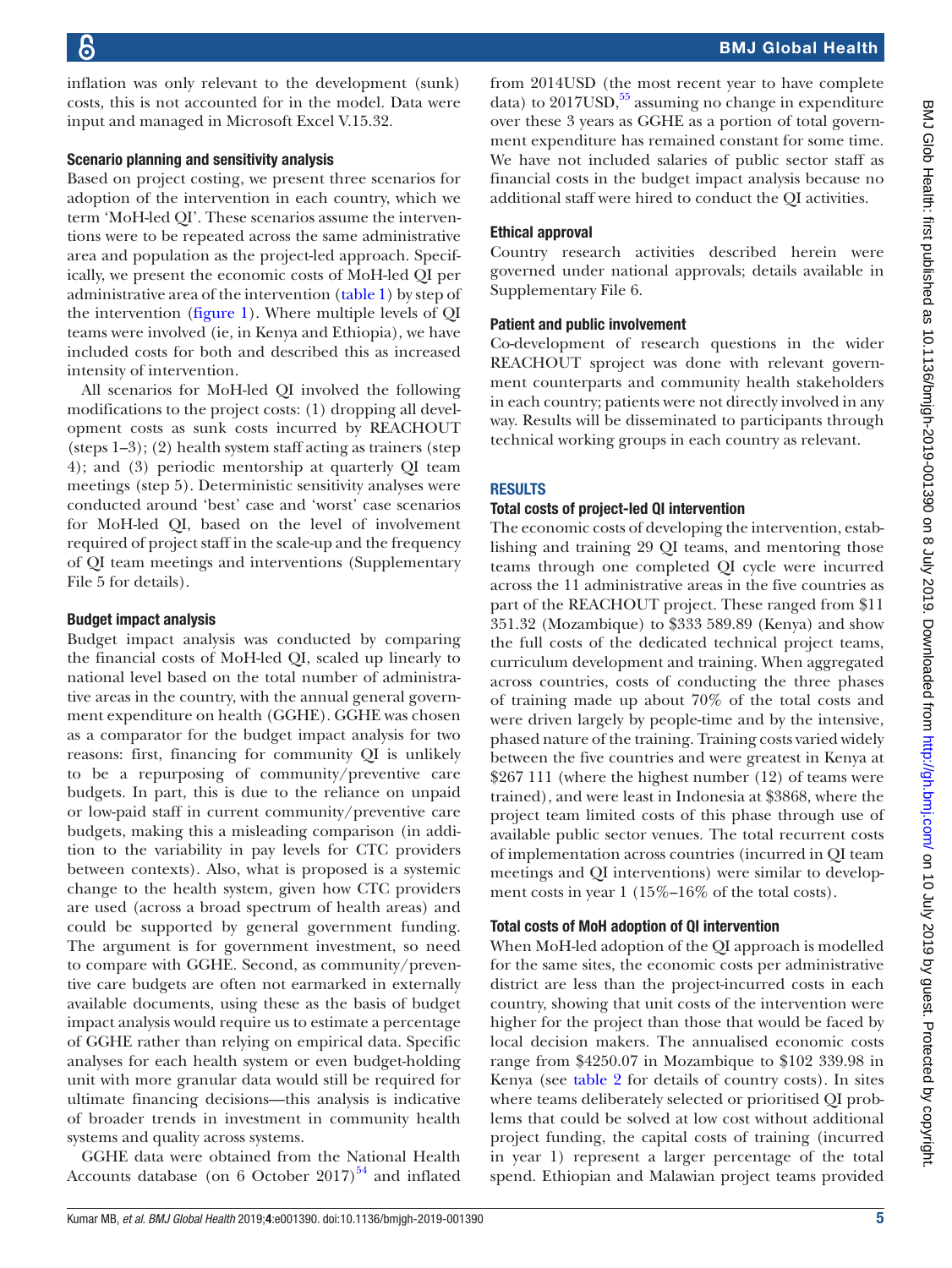Economic and financial costs of MoH-led OI by country and by phase of intervention  $(2017USD)$ 



<span id="page-5-1"></span>Figure 2 Annualised economic costs and average annual financial costs of Ministry of Health (MoH)-led quality improvement (QI) (by country and by step; 2017USD).

additional external 'project funds' to the QI teams when developing QI interventions (to cover items such as venue for refresher training of CTC providers, trans portation for QI team to visit field facility sites and test new tools), which increased implementation costs. The average annual financial costs are lower in all sites than the annualised economic costs, as expected [\(figure](#page-5-1) 2). This is because a QI approach to community health requires an ongoing investment of time from existing staff in the form of trainings and meetings.

The overall costs of MoH-led QI show high intercountry variability ([figure](#page-5-1) 2), in part due to the differences in the sites ([table](#page-2-0) 1) in terms of geography, population density and the wage differential. In Kenya and Ethiopia where two levels of QI teams were formed, the impact on cost is demonstrated in a high resource-level difference in both sites, as well as a high unit cost per CTC provider supervised in Ethiopia and a high unit cost per QI team member trained in Kenya.

Based on the scenarios described in [Supplementary](https://dx.doi.org/10.1136/bmjgh-2019-001390) [File 5](https://dx.doi.org/10.1136/bmjgh-2019-001390), active adoption (ie, greater ownership by public sector staff in training and more frequent QI interven tions) drove up the annualised economic costs in each country by 7%–21% while more passive adoption led to decreased costs of 67%–92% of the base case values, with the greatest variability observed in Indonesia and Malawi [\(Supplementary File 7](https://dx.doi.org/10.1136/bmjgh-2019-001390)). Training, which is a relatively static cost across scenarios, represented a smaller proportion of the costs in these two sites, increasing sensitivity to the different levels of activity in the intervention phase.

#### Unit costs of MoH-led QI for community health

As shown in [table](#page-5-0) 2, the costs of MoH-led QI per capita are between <0.01–0.5 (financial) and 0.02–0.14 (economic). The annualised economic costs per administrative area

|                   |                                        |                 |                        | Table 2 Financial and economic costs of Ministry of Health-led quality improvement for community health in each country (2017USD) |                 |                   |                                             |      |                                        |                 |                 |                                    |                    |                   |                                             |      |
|-------------------|----------------------------------------|-----------------|------------------------|-----------------------------------------------------------------------------------------------------------------------------------|-----------------|-------------------|---------------------------------------------|------|----------------------------------------|-----------------|-----------------|------------------------------------|--------------------|-------------------|---------------------------------------------|------|
|                   | Financial costs                        |                 |                        | Unit annual financial                                                                                                             | costs per:      |                   |                                             |      | Economic costs                         |                 |                 | Unit annualised economic cost per: |                    |                   |                                             |      |
| Country           | Capital costs recurrent<br>of training | Annual<br>costs | annual cost<br>Average | Administrative<br>area                                                                                                            | team<br>trained | member<br>QI team | supervised Capita<br>provider<br><b>CTC</b> |      | Capital costs of recurrent<br>training | Annual<br>costs | Annualised cost | Administrative<br>area             | QI team<br>trained | member<br>QI team | supervised Capita<br>provider<br><b>CTC</b> |      |
| Ethiopia          | 8509.25                                | 9034.92         | 11324.13               | 11 324.13                                                                                                                         | 1258.24         | 179.75            | 166.53                                      | 0.05 | 12326.54                               | 13959.67        | 17 275.84       | 17 275.84                          | 1919.54            | 274.22            | 254.06                                      | 0.07 |
| ndonesia          | 2008.98                                | 62.15           | 602.62                 | 200.87                                                                                                                            | 150.65          | 20.78             | 12.82                                       | 0.00 | 3371.14                                | 6536.81         | 7443.74         | 2481.25                            | 1860.94            | 256.68            | 158.38                                      | 0.03 |
| Kenya             | 84 853.87                              | 16938.84        | 39766.82               | 13255.61                                                                                                                          | 3313.90         | 414.24            | 25.99                                       | 0.05 | 259 211.01                             | 32 605.21       | 102 339.98      | 34 113.33                          | 8528.33            | 1066.04           | 66.89                                       | 0.14 |
| Malawi            | 4878.76                                | 4316.62         | 5629.14                | 2814.57                                                                                                                           | 2814.57         | 201.04            | 46.52                                       | 0.03 | 9210.99                                | 8932.05         | 11410.06        | 5705.03                            | 5705.03            | 407.50            | 94.30                                       | 0.05 |
| <b>Mozambique</b> | 4963.79                                | 588.03          | 1923.42                | 961.71                                                                                                                            | 961.71          | 83.63             | 28.29                                       | 0.01 | 7001.19                                | 2366.56         | 4250.07         | 2125.03                            | 2125.03            | 184.79            | 62.50                                       | 0.02 |
|                   |                                        |                 |                        |                                                                                                                                   |                 |                   |                                             |      |                                        |                 |                 |                                    |                    |                   |                                             |      |

CTC, close-to community; QI, quality improvement.

CTC, close-to community; QI, quality improvement

<span id="page-5-0"></span>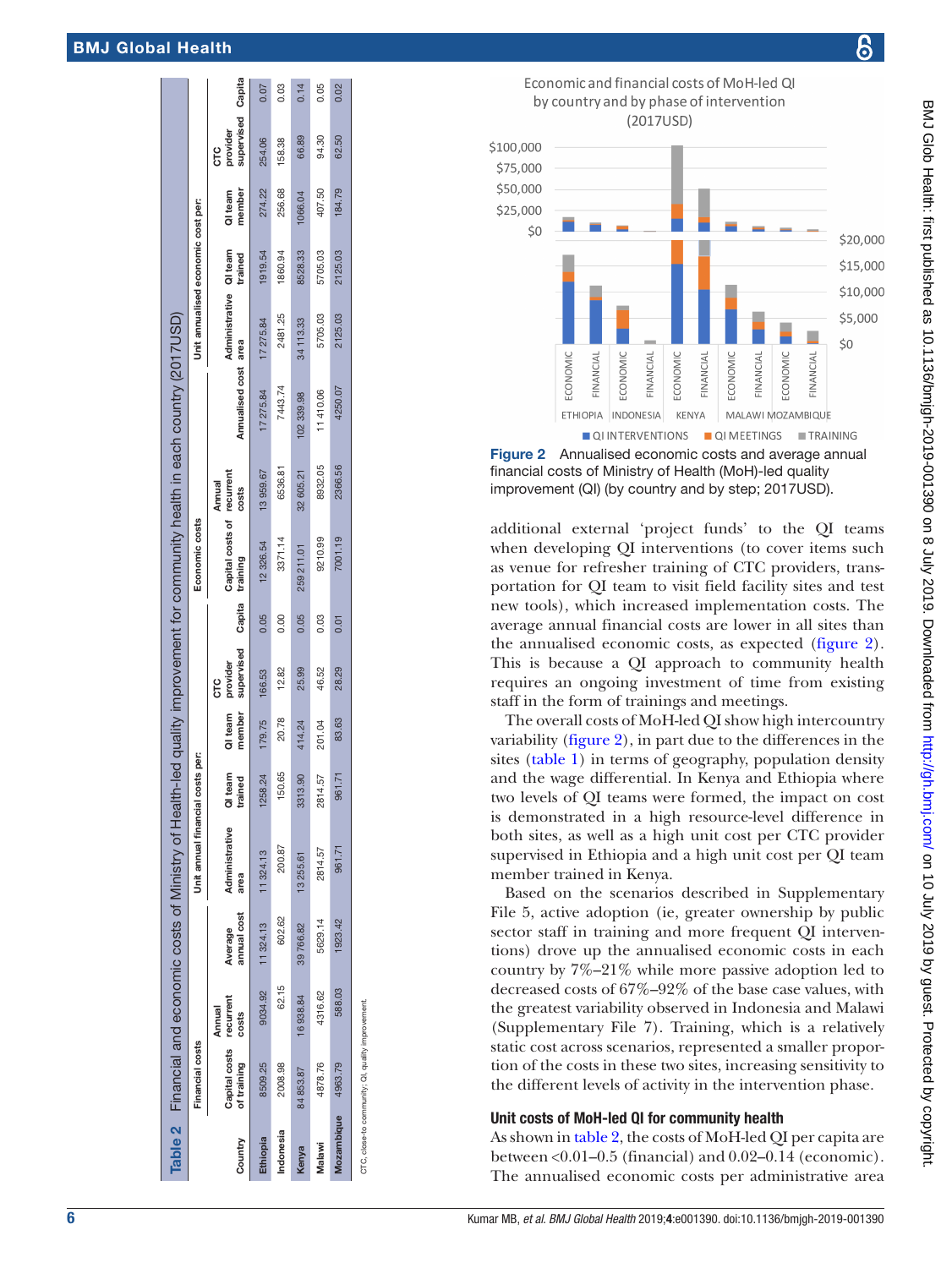are between \$2125 (Mozambique) and \$34 113 (Kenya). Despite that variation, the annualised economic costs per CTC provider supervised are much closer, ranging from \$62 (Mozambique) to \$254 (Ethiopia). Mozambique presents the lowest economic costs overall and economic unit costs in all cases except per QI team trained, for which unit costs in Indonesia and Ethiopia are lowest [\(table](#page-5-0) 2). The average financial cost per CTC provider supervised ranges from \$12 in Indonesia to \$166 in Ethiopia.

In both Ethiopia and Kenya, the intensity of the intervention was much greater, involving formation of two levels: district-equivalent QI teams and community QI teams. Ethiopia was the most expensive site in which to embed the intervention across the key indicators of cost per CTC provider supervised. The number of health extension workers in Shebedino *woreda* is almost equivalent to the number of QI team members, so these unit costs appear very close. The Ethiopian costs are dominated by the cost-heavy intervention that was chosen by the woreda (district) community QI team, which was a 4-day refresher training exercise. In Nairobi, the site of the Kenyan intervention and the other outlier due to cost, high density of both CTC providers and population make it appear high cost at the administrative unit level, yet more affordable at these more granular unit levels ([table](#page-5-0) 2). Mozambique had the least expensive intervention in terms of absolute costs and this remained true across all indicators. Indonesia, as the only Asian context, was the least expensive site to conduct the intervention financially, showing similar cost structures and constraints despite very different geography and health system structures.

## Budget impact of MoH-led QI for community health

Annual government spending on health ranged from \$15–16 per capita in Ethiopia and Malawi to \$49 per capita in Kenya, whereas the annualised financial costs of MoH-led QI is between <\$0.01 to \$0.05 per capita. Based on scaling up the average annual financial costs of the intervention per administrative district to nationwide coverage, the budget impact of MoH-led QI for community health represents less than 0.53% of the GGHE in all countries. The impact of MoH-led QI on annual government budgets varies somewhat by these levels of health expenditure, as Ethiopia has the lowest GGHE and the highest costs, so it shows the greatest budget impact, though still low (at 0.53%). In Kenya, the other study site that implemented 'two-level' community QI, budget impact of national-scale community QI is 0.16% of GGHE, and in the three other study countries the budget impact is 0.03% or less of GGHE. Also relevant to budgeting is the fact that the financial outlay would be greatest in year 1, when the training occurs, with low recurrent financial outlay; after annualisation this variation is masked.

## **DISCUSSION** Summary of findings

We found that the economic costs of integrating QI approaches into community health range from \$62 to \$254 per CTC provider, with the most expensive unit cost incurred in Ethiopia. Collecting costs was a complicated exercise across the countries and intercountry variability was high. The largest component of costs of our phased training model were capital costs of capacity development generated in the training portion of the intervention, out of which the biggest cost driver was the time of existing public sector staff. In sites reporting high financial outlays, these were driven in part by the selection of venues and trainers, as well as general higher cost of living particularly in Nairobi. Greater intensity of the intervention (ie, two levels of QI teams; more teams per administrative area) was correlated to higher costs, both economic and financial. In Ethiopia, Kenya and Malawi, QI interventions drove up costs as teams were provided additional financing to use for interventions rather than working within existing resources. Across settings, national scale-up of the approach would have a budget impact of between 0.02% and 0.03% (in Indonesia, Malawi, Mozambique) up to 0.16% (Kenya) and 0.53% (Ethiopia) relative to the GGHE.

## Sustainability of the approach

Sustaining QI approaches (or 'MoH-led QI') for community health will depend on financial commitment to take on recurrent costs by the subnational administrative units and national decision makers. In Malawi, Kenya and Indonesia, study countries with some decentralisation of health financing allocation decisions, the district (or equivalent administrative) level management has indicated a commitment to allocate funds to cover the recurrent costs for the year following the end of the project-led intervention. This financial commitment would likely come from the general health budget rather than the community health or preventive care budget, which is misleading in its size—it relies on unpaid or underpaid staff, the specifics of which varies by country, as well as heavy external financing. Because this is a system-wide change to the health system, given that CTC providers are used across a broad range of health areas and are a cadre of human resources for health, the argument for government investment is beyond the community budget to the GGHE. Given the wide range of services offered and benefits of high-quality CTC care, a societal perspective might be optimal,  $3^{12\,56\,57}$  but benefits are beyond the scope of this study.

Despite the limited budget impact of this intervention, workload may be a challenge to the recurrent time costs. Time is a non-financial outlay, which is positive for the inclusion of the approach into local budgets going forward, although it may present challenges related to workload of mid-level health systems management staff. A reduction in meeting frequency may be feasible after the initial intensive start-up/mentorship phase of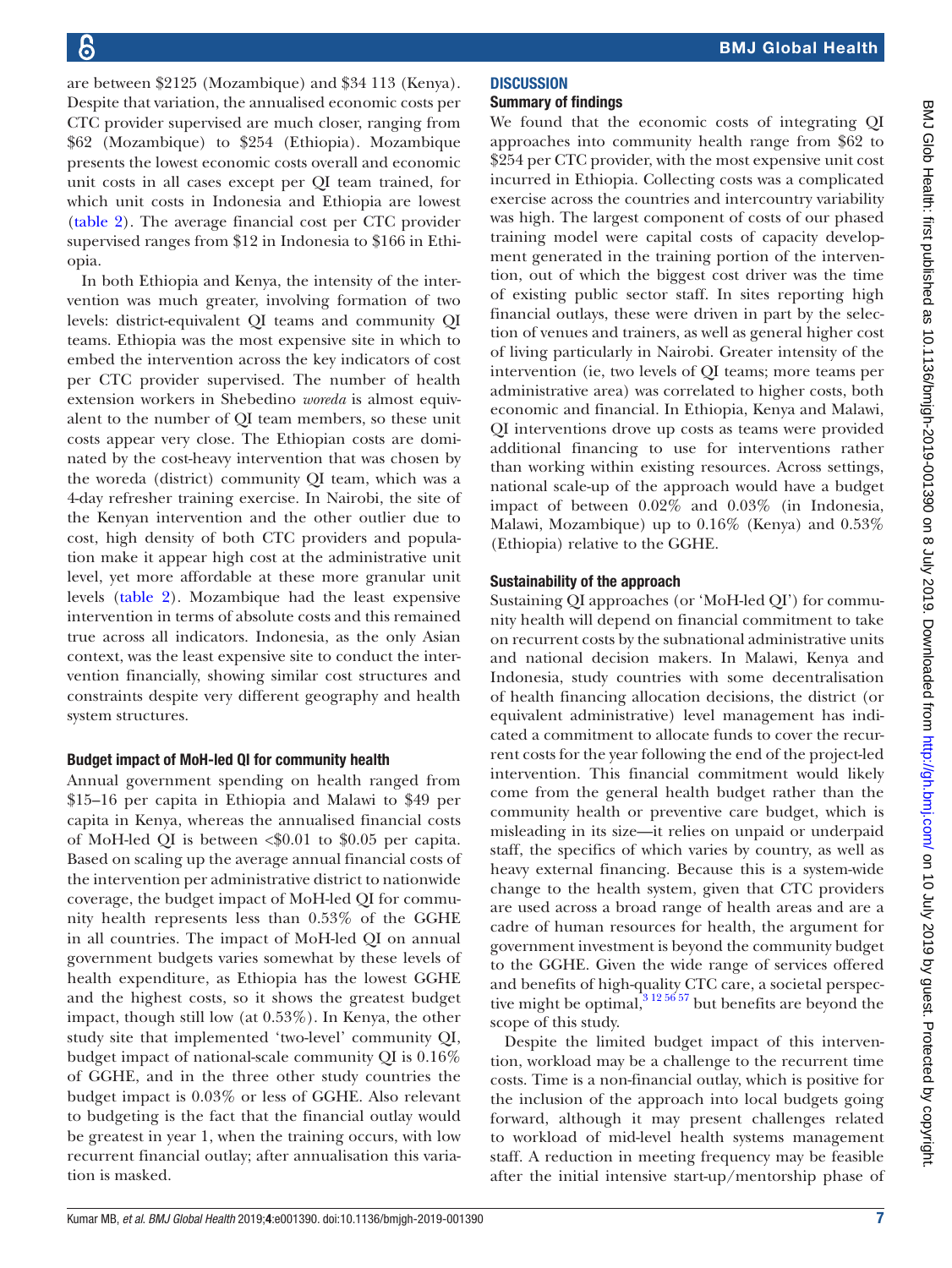#### BMJ Global Health

implementation to reduce recurrent time costs as well as financial costs; in the base case, we used a quarterly frequency to reflect this (rather than the original monthly design). However, as Greenhalgh *et al* write, diffusion of effective innovations in high-functioning health service delivery organisations is a notorious challenge,  $58$  so it is likely to be a greater challenge where resources are limited.

The project-led intervention has been conducted on a pilot scale in each country, so it is not known whether these unit costs are similar at scale or whether economies of scale or scope might be achieved. $59$  The use of budget impact analysis was an attempt to address affordability at scale.<sup>[60](#page-9-22)</sup>

In looking at affordability of scale-up, the costs of the phased training and mentorship intrinsic to the intervention design as described are higher than a traditional one-off workshop training. Reduced costs for training might also be achieved by inclusion of the QI material into in-service training for CTC providers and supervisors. Another option is a one-time external investment to cover training costs that would then be sustained by leveraging domestic cofinancing for the recurrent costs.

#### Benefits of the QI approach can be difficult to capture

For policy makers and donors to be convinced by costing data, they must first be convinced of the benefits of what is being costed, and this has created a challenge for QI approaches generally. We have not presented data on the individual improvements achieved by the 29 improvement teams included in our study, which are similar to those observed by other community QI projects from several settings in sub-Saharan Africa.<sup>31–34 61–65</sup> Immediate process outcomes of the QI approach we used included: improved supervision and integration of the community health programme to the health system, consensus building across levels of the health system on priority problems and improved data quality on critical health service areas—all of which have been shown to support improved performance of CTC providers.<sup>5 9 43 66 67</sup> The health impacts of integrating QI are harder to attribute due to the complex, iterative and locally driven nature of the approach. Measuring and attributing the downstream benefits of a service delivery intervention that are intrinsically valuable to a decision maker or population is challenging. $20\frac{68-72}{ }$  Adding to the challenges of potential confounding, in 'Step Six' of the intervention ([figure](#page-3-0) 1), QI teams have the freedom to design and test QI interventions to address locally relevant problems they select (in contrast to having a standard QI intervention imposed by higher-level or external stakeholders). These have greater potential to directly affect and yield benefits in priority health areas. However, this freedom or choice makes it challenging to evaluate outcomes systematically across intervention sites, as they are likely to be yielded in different health areas depending on the QI intervention selected by each QI team.

Community health services are often a low priority for domestic investment in health systems despite being shown to be cost-effective.<sup>18 19 27 73</sup> The interventions that are funded out of the health budget are more often those that are most visible (facilities, ambulances) or urgent and curative (tertiary care) that can show immediate impact and benefit to the politician, rather than those with longer-term population-wide benefits like community health and preventive services.<sup>74</sup> Where funded, the focus of investment in community health has been on increasing coverage towards UHC with limited emphasis on quality. Here we show that with a small additional investment, coverage of the population by CTC providers can potentially be transformed into meaningful coverage through improved performance and stronger linkages to higher-level healthcare services and providers.

For countries where this QI approach has been piloted through the REACHOUT project, the policy implications of affordability need to be contextualised beyond what is presented in the budget impact analysis here. Sub-national 'use cases' for adoption of this QI approach are being developed jointly with national policy makers. These cases will bring out multiple feasible locally relevant scenarios for adoption and scale-up of the approach, considering current staffing ratios, strategy development and budget cycles. Following on from discussions of affordability, assessment of whether QI for community health is a good investment requires a quantification of the benefits yielded by the intervention coupled with this cost analysis. To assess cost-effectiveness and relevance to UHC, further data on benefits derived from the intervention are required as well as an assessment of the reach of those benefits on the target population. Further, a qualitative exploration of decision space for the various funders of community health and their values in terms of benefits is planned to supplement the findings of this study, building on the abovementioned work by McCollum *et al.*[74](#page-10-0)

#### Strengths and limitations of the study

Having robust, primary cost data collected and compared across countries and specifically looking at quality of care is very valuable, given the global focus on quality under UHC.<sup>[12 13 15 75 76](#page-9-24)</sup> At the same time, a major limitation of this (any) intercountry analysis is the differences in contexts. Variations in health systems, administrative units, CTC provider tasks and typology [\(Supplementary](https://dx.doi.org/10.1136/bmjgh-2019-001390) [File 1\)](https://dx.doi.org/10.1136/bmjgh-2019-001390) were easier to identify and describe than aspects of hierarchy, expectations of training allowances, donor and project fatigue, but these less tangible aspects also affect the design and cost of getting a QI approach for community health to work. Nevertheless, findings around affordability and cost drivers were robust across contexts. We emphasised contextualisation of the intervention to each country, encouraging country teams to adapt while maintaining fidelity to the intervention design within a given set of restrictions.<sup>77-79</sup> In step 3 ([figure](#page-3-0) 1), the intervention explicitly asked teams to adapt the global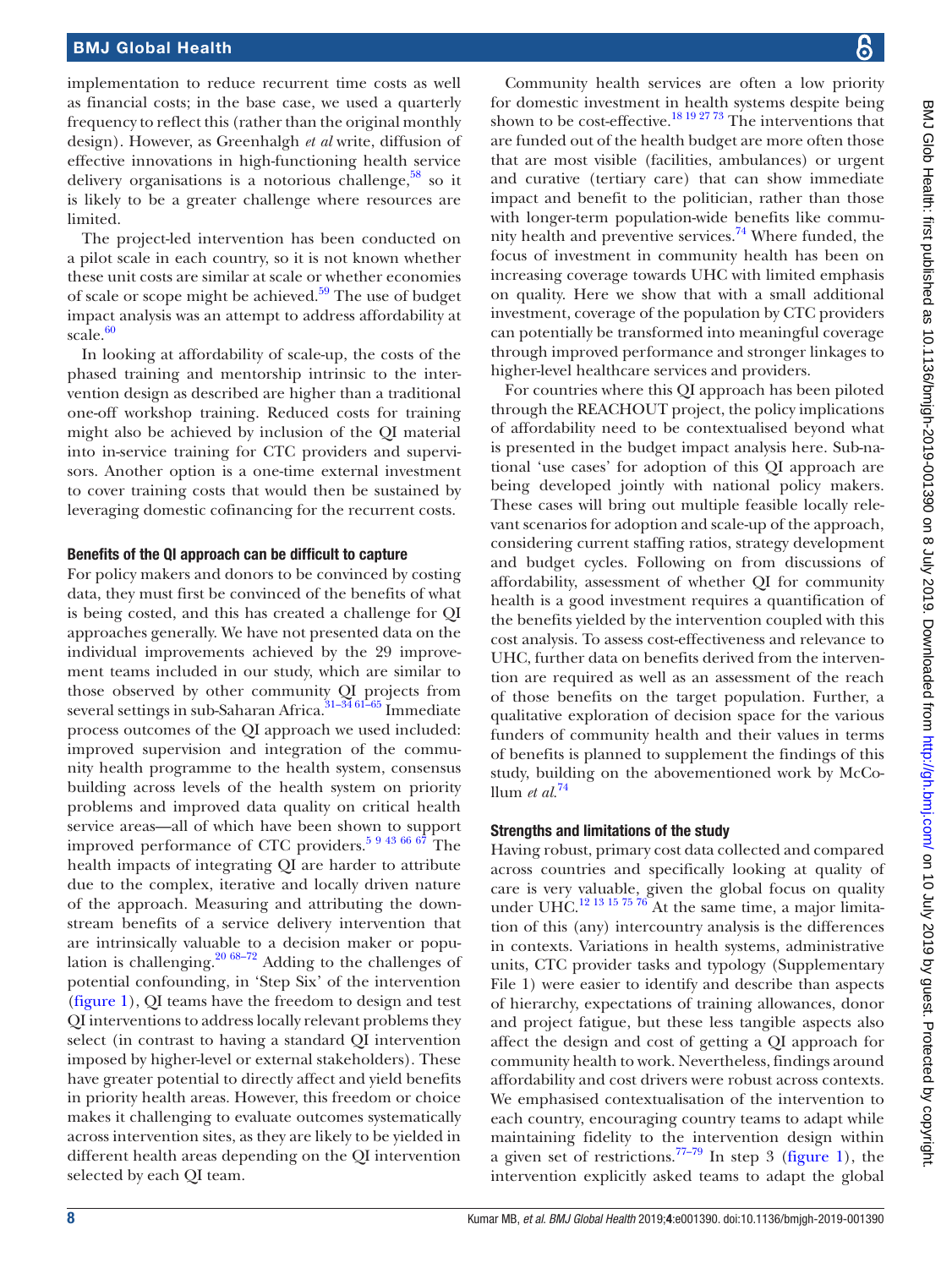curriculum as appropriate to their context, bringing in local trainers and approaches as well as modifying the composition of the QI teams to best reflect existing health system structure, management and reporting lines. This is most clearly exemplified by the varied intensity of the intervention in Ethiopia and Kenya as compared with the other three settings, in addition to minor modifications due to variations in health system structures and supervisory approaches.

Significant challenges were faced in three of the five countries to estimate the costs of participation of public sector staff (as trainees and facilitators) due to sensitivity around salary data. In Malawi, public sector salaries were not publicly available and we received confidential estimates from multiple sources in addition to the limited public reference data. In Indonesia, the range of salaries within each tier is wide, reflecting the years of service of the individual more strongly than their level of responsibility. In Kenya, public sector expenses for participation in trainings were split into several categories (per diem, dinner allowance, workshop sitting allowance, local transport allowance). These were additional to the costs of mobilisation (referring to the phoning and follow-up with supervisees to ensure attendance) and facilitation but not applicable to all, making the actual costs of participation in training difficult to calculate but possible to estimate. In contrast, in Ethiopia and Mozambique public sector staff salaries are publicly available and presented no difficulty. The sensitivity around salary information reflects both transparency by the government and cultural values related to money and privacy.

## **CONCLUSION**

CTC providers are a key component of healthcare provision in many settings. QI for community health has the possibility of bringing CTC providers more definitively under the umbrella of human resources for health, better aligning community interests with the health system's work. By integrating QI into community health services, policy makers hope to ensure the quality of the services delivered is being measured and improved (where required), leading to increased demand-side confidence in and utilisation of these services. As a first step towards assessing whether QI for CTC healthcare services is affordable, we have provided a detailed breakdown of the costs of community-level QI. Further research is needed to assess whether this type of intervention can achieve the level of benefits required to justify this investment, as decision makers work towards the domestic and global goals of universal access to high-quality healthcare services.

#### Author affiliations

<sup>1</sup>Department of International Public Health, Liverpool School of Tropical Medicine, Liverpool, UK

<sup>2</sup> Center for Humanitarian Emergencies, Rollins School of Public Health, Emory University, Atlanta, Georgia, USA

<sup>3</sup>Warwick Medical School, University of Warwick, Coventry, UK

4 Research and Strategic Information, LVCT Health, Nairobi, Kenya 5 Eijkman-Oxford Clinical Research Unit, Eijkman Institute for Molecular Biology, Jakarta, Indonesia

<sup>6</sup>Community Health Department, University of Eduardo Mondlane, Faculty of Medicine, Maputo, Mozambique

<sup>7</sup>School of Public and Environmental Health, Hawassa University, Hawassa, Ethiopia <sup>8</sup> Health Systems & HIV/AIDS Dept, Research for Equity and Community Health (REACH) Trust, Lilongwe, Malawi

<sup>9</sup>Health Economics Research Unit, KEMRI-Wellcome Trust Research Programme, Nairobi, Kenya

<sup>10</sup>Centre for Tropical Medicine, Nuffield Department of Clinical Medicine, Oxford University, Oxford, UK

Twitter @kumeghan

Acknowledgements The authors thank Robinson Karuga, LVCT Health, Rosalind McCollum, finance officers in all participating institutions and the REACHOUT family.

Contributors Study design and measures: MBK, JJM, MT. Data collection, analysis, interpretation of results: MBK, AZK, SN, RL, MMA, KRC. Drafting of manuscript: MBK, JJM, EB, MT. Comments and revision of manuscript: all authors.

Funding The study presented in this paper is part of the REACHOUT programme. This programme has received funding from the European Union Seventh Framework Programme ([FP7/2007-2013] [FP7/2007-2011]) under grant agreement number 306090. This publication reflects only the authors' views, and the European Union is not liable for any use that may be made of the information contained herein. EB is funded by a Trust Core Grant awarded to the KEMRI-Wellcome Trust Research Program (#092654)

Competing interests None declared.

Patient consent for publication Obtained.

Ethics approval Institutional review was conducted and approval obtained from the Liverpool School of Tropical Medicine under protocol 14.007.

Provenance and peer review Not commissioned; externally peer reviewed.

Data sharing statement Data are available upon reasonable request.

Open access This is an open access article distributed in accordance with the Creative Commons Attribution Non Commercial (CC BY-NC 4.0) license, which permits others to distribute, remix, adapt, build upon this work non-commercially, and license their derivative works on different terms, provided the original work is properly cited, appropriate credit is given, any changes made indicated, and the use is non-commercial. See:<http://creativecommons.org/licenses/by-nc/4.0/>.

#### **REFERENCES**

- <span id="page-8-0"></span>1. Olaniran A, Smith H, Unkels R, *et al*. Who is a community health worker? – a systematic review of definitions. *[Glob Health Action](http://dx.doi.org/10.1080/16549716.2017.1272223)* 2017;10.
- 2. Schneider H, Okello D, Lehmann U. The global pendulum swing towards community health workers in low- and middle-income countries: a scoping review of trends, geographical distribution and programmatic orientations, 2005 to 2014. *[Hum Resour Health](http://dx.doi.org/10.1186/s12960-016-0163-2)* 2016;14.
- <span id="page-8-3"></span>3. Schneider H, Lehmann U, *et al*. From community health workers to community health systems: time to widen the horizon? *[Health](http://dx.doi.org/10.1080/23288604.2016.1166307)  [Systems & Reform](http://dx.doi.org/10.1080/23288604.2016.1166307)* 2016;2:112–8.
- 4. Perry HB, Zulliger R, Rogers MM. Community health workers in low-, middle-, and high-income countries: an overview of their history, recent evolution, and current effectiveness. *[Annu Rev Public Health](http://dx.doi.org/10.1146/annurev-publhealth-032013-182354)* 2014;35:399–421.
- <span id="page-8-1"></span>5. Kok MC, Dieleman M, Taegtmeyer M, *et al*. Which intervention design factors influence performance of community health workers in low- and middle-income countries? A systematic review. *[Health](http://dx.doi.org/10.1093/heapol/czu126)  [Policy Plan.](http://dx.doi.org/10.1093/heapol/czu126)* 2015;30:1207–27.
- 6. International Conference on Primary Health Care. Declaration of Alma-Ata. Available: [http://www.who.int/publications/almaata\\_](http://www.who.int/publications/almaata_declaration_en.pdf) [declaration\\_en.pdf](http://www.who.int/publications/almaata_declaration_en.pdf) [Accessed 5 Jun 2017].
- <span id="page-8-2"></span>7. Lewin S, Munabi-Babigumira S, Glenton C, *et al*. Lay health workers in primary and community health care for maternal and child health and the management of infectious diseases. *[Cochrane Database](http://dx.doi.org/10.1002/14651858.CD004015.pub3)  [Syst Rev](http://dx.doi.org/10.1002/14651858.CD004015.pub3)*. 2010;94.
- 8. Kok MC, Kane SS, Tulloch O, *et al*. How does context influence performance of community health workers in low- and middle-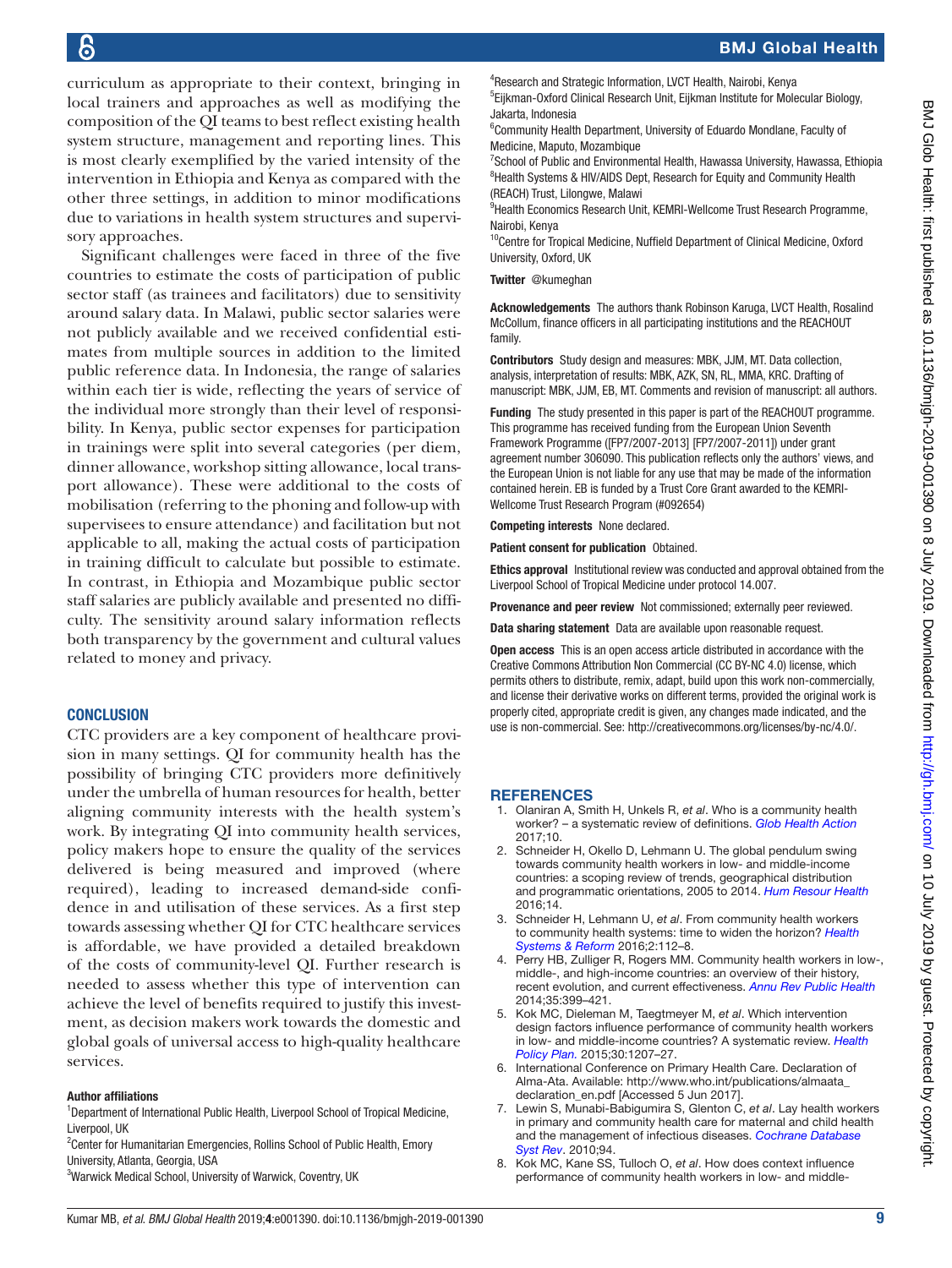income countries? Evidence from the literature. *[Heal Res Policy Syst](http://dx.doi.org/10.1186/s12961-015-0001-3)* 2015;13.

- <span id="page-9-1"></span>9. Kok MC, Broerse JEW, Theobald S, *et al*. Performance of community health workers : situating their intermediary position within complex adaptive health systems. *Hum Resour Health* 2017:1–7.
- <span id="page-9-0"></span>10. Kok MC, Kea AZ, Datiko DG, *et al*. A qualitative assessment of health extension workers' relationships with the community and health sector in Ethiopia: opportunities for enhancing maternal health performance. *[Hum Resour Health](http://dx.doi.org/10.1186/s12960-015-0077-4)* 2015;13.
- 11. Gilmore B, McAuliffe E. Effectiveness of community health workers delivering preventive interventions for maternal and child health in low- and middle-income countries: a systematic review. *[BMC Public](http://dx.doi.org/10.1186/1471-2458-13-847)  [Health](http://dx.doi.org/10.1186/1471-2458-13-847)* 2013;13.
- <span id="page-9-24"></span>12. Cometto G, Ford N, Pfaffman-Zambruni J, *et al*. Health policy and system support to optimise community health worker programmes: an abridged who guideline. *[Lancet Glob Health](http://dx.doi.org/10.1016/S2214-109X(18)30482-0)* 2018;6:e1397–404.
- <span id="page-9-2"></span>13. Kruk ME, Gage AD, Arsenault C, *et al*. The Lancet global health Commission high-quality health systems in the sustainable development goals era: time for a revolution 2018:1–57.
- 14. World Health Organization. WHO guidelines on health policy and system support to optimize community health worker programmes, 2018. Available: [http://apps.who.int/iris/bitstream/](http://apps.who.int/iris/bitstream/handle/10665/275474/9789241550369-eng.pdf?ua=1) [handle/10665/275474/9789241550369-eng.pdf?ua=1](http://apps.who.int/iris/bitstream/handle/10665/275474/9789241550369-eng.pdf?ua=1) [Accessed 29 Oct 2018].
- 15. WHO, OECD, The World Bank. Delivering quality health services: a global imperative for universal health coverage, 2018. Available: <http://apps.who.int/bookorders>[Accessed 6 Sep 2018].
- <span id="page-9-3"></span>16. Nyirenda L, Namakhoma I, Chikaphupha K. *Report on the context analysis of close-to-community providers in Malawi*. Reach Trust, 2014.
- 17. Kumar MB. *Access to healthcare through community health workers in East and Southern Africa*, 2014.
- <span id="page-9-4"></span>18. McPake B, Edoka I, Witter S, *et al*. Cost-effectiveness of community-based practitioner programmes in Ethiopia, Indonesia and Kenya. *[Bull World Health Organ](http://dx.doi.org/10.2471/BLT.14.144899)* 2015;93:631–9.
- 19. Vaughan K, Kok MC, Witter S, *et al*. Costs and cost-effectiveness of community health workers: evidence from a literature review. *[Hum](http://dx.doi.org/10.1186/s12960-015-0070-y)  [Resour Health](http://dx.doi.org/10.1186/s12960-015-0070-y)* 2015;13.
- <span id="page-9-5"></span>20. Lilford RJ, Chilton PJ, Hemming K, *et al*. Evaluating policy and service interventions: framework to guide selection and interpretation of study end points. *[BMJ](http://dx.doi.org/10.1136/bmj.c4413)* 2010;341:c4413.
- 21. Goals SD. The cost-effectiveness of close-to-community health programmes: What do we know and where are the gaps ? *Hum Resour Health* 2015;13.
- 22. Nkonki L, Tugendhaft A, Hofman K. A systematic review of economic evaluations of CHW interventions aimed at improving child health outcomes. *[Hum Resour Health](http://dx.doi.org/10.1186/s12960-017-0192-5)* 2017;15:1–19.
- <span id="page-9-6"></span>23. Otieno CF, Kaseje D, Ochieng' BM, *et al*. Reliability of community health worker collected data for planning and policy in a peri-urban area of Kisumu, Kenya. *[J Community Health](http://dx.doi.org/10.1007/s10900-011-9414-2)* 2012;37:48–53.
- 24. Admon AJ, Bazile J, Makungwa H, *et al*. Assessing and improving data quality from community health workers: a successful intervention in Neno, Malawi. *[Public Heal action](http://dx.doi.org/10.5588/pha.12.0071)* 2013;3:56–9.
- 25. Yourkavitch J, Zalisk K, Prosnitz D, *et al*. How do we know? An assessment of integrated community case management data quality in four districts of Malawi. *[Health Policy Plan](http://dx.doi.org/10.1093/heapol/czw047)* 2016;31:1162–71.
- 26. Rambu Ngana F, Myers BA, Belton S. Health reporting system in two subdistricts in eastern Indonesia: highlighting the role of village midwives. *[Midwifery](http://dx.doi.org/10.1016/j.midw.2011.09.005)* 2012;28:809–15.
- 27. Taylor C, Griffiths F, Lilford R. Affordability of comprehensive community health worker programmes in rural sub-Saharan Africa. *[BMJ Glob Health](http://dx.doi.org/10.1136/bmjgh-2017-000391)* 2017;2:e000391.
- 28. Strengthening primary health care through CHWs: investment case and financing recommendations, 2015. Available: [http://www.](http://www.healthenvoy.org/wp-content/uploads/2015/07/CHW-Financing-FINAL-July-15-2015.pdf) [healthenvoy.org/wp-content/uploads/2015/07/CHW-Financing-](http://www.healthenvoy.org/wp-content/uploads/2015/07/CHW-Financing-FINAL-July-15-2015.pdf)[FINAL-July-15-2015.pdf](http://www.healthenvoy.org/wp-content/uploads/2015/07/CHW-Financing-FINAL-July-15-2015.pdf) [Accessed 13 Jun 2017].
- <span id="page-9-7"></span>29. McCollum R, Gomez W, Theobald S, *et al*. How equitable are community health worker programmes and which programme features influence equity of community health worker services? A systematic review. *[BMC Public Health](http://dx.doi.org/10.1186/s12889-016-3043-8)* 2016;16.
- <span id="page-9-8"></span>30. Twum-Danso NAY, Akanlu GB, Osafo E, *et al*. A nationwide quality improvement project to accelerate Ghana's progress toward Millennium Development goal four: design and implementation progress. *[Int J Qual Heal Care](http://dx.doi.org/10.1093/intqhc/mzs060)* 2012;24:601–11.
- <span id="page-9-23"></span>31. Horwood CM, Youngleson MS, Moses E, *et al*. Using adapted quality-improvement approaches to strengthen community-based health systems and improve care in high HIV-burden sub-Saharan African countries. *[AIDS](http://dx.doi.org/10.1097/QAD.0000000000000716)* 2015;29(Suppl 2):S155–S164.
- <span id="page-9-9"></span>32. Horwood C, Butler L, Barker P, *et al*. A continuous quality improvement intervention to improve the effectiveness of community health workers providing care to mothers and children: a cluster

randomised controlled trial in South Africa. *[Hum Resour Health](http://dx.doi.org/10.1186/s12960-017-0210-7)* 2017;15:1–11.

- 33. Tancred T, Mandu R, Hanson C, *et al*. How people-centred health systems can reach the grassroots : experiences implementing community-level quality improvement in rural Tanzania and Uganda. *Health Policy Plan* 2014:1–13.
- 34. Tancred T, Manzi F, Schellenberg J, *et al*. Facilitators and barriers of community-level quality improvement for maternal and newborn health in Tanzania. *[Qual Health Res](http://dx.doi.org/10.1177/1049732316638831)* 2017;27:738–49.
- <span id="page-9-10"></span>35. Kruk ME, Larson E, Twum-Danso NAY. Time for a quality revolution in global health. *[Lancet Glob Health](http://dx.doi.org/10.1016/S2214-109X(16)30131-0)* 2016;4:e594–6.
- 36. Heiby J. The use of modern quality improvement approaches to strengthen African health systems: a 5-year agenda. *[Int J Qual Heal](http://dx.doi.org/10.1093/intqhc/mzt093)  [Care](http://dx.doi.org/10.1093/intqhc/mzt093)* 2014;26:117–23.
- <span id="page-9-11"></span>37. REACHOUT. REACHOUT Consortium. Available: [http://www.](http://www.reachoutconsortium.org/) [reachoutconsortium.org/](http://www.reachoutconsortium.org/) [Accessed 5 Jun 2017].
- <span id="page-9-12"></span>38. Berwick DM. The science of improvement. *[JAMA](http://dx.doi.org/10.1001/jama.299.10.1182)* 2008;299.
- 39. Berwick DM. The question of improvement. *[JAMA](http://dx.doi.org/10.1001/jama.2012.4146)* 2012;307:2093–4.
- 40. Ramaswamy R, Reed J, Livesley N, *et al*. Unpacking the black box
- of improvement. *[Int J Qual Heal Care](http://dx.doi.org/10.1093/intqhc/mzy009)* 2018;30(suppl\_1):15–19. 41. Varkey P, Reller MK, Resar RK. Basics of quality improvement in health care. *[Mayo Clin Proc](http://dx.doi.org/10.1016/S0025-6196(11)61194-4)* 2007;82:735–9.
- 42. Quality improvement made simple: what everyone should know about health Care quality improvement, 2013. Available: [https://](https://www.health.org.uk/sites/health/files/QualityImprovementMadeSimple.pdf) [www.health.org.uk/sites/health/files/QualityImprovementMa](https://www.health.org.uk/sites/health/files/QualityImprovementMadeSimple.pdf) [deSimple.pdf](https://www.health.org.uk/sites/health/files/QualityImprovementMadeSimple.pdf) [Accessed 19 Jun 2018].
- <span id="page-9-14"></span>43. Kok MC, Ormel H, Broerse JEW, *et al*. Optimising the benefits of community health workers' unique position between communities and the health sector: A comparative analysis of factors shaping relationships in four countries. *[Glob Public Health](http://dx.doi.org/10.1080/17441692.2016.1174722)* 2017;12:1404–32.
- <span id="page-9-15"></span>44. Russell LB*et al*. The role of cost-effectiveness analysis in health and medicine. *[JAMA](http://dx.doi.org/10.1001/jama.1996.03540140060028)* 1996;276.
- 45. Byford S, Raftery J. Perspectives in economic evaluation. *[BMJ](http://dx.doi.org/10.1136/bmj.316.7143.1529)* 1998;316:1529–30.
- <span id="page-9-16"></span>46. Evans DB, Edejer TT-T, Adam T, *et al*. Methods to assess the costs and health effects of interventions for improving health in developing countries. *[BMJ](http://dx.doi.org/10.1136/bmj.331.7525.1137)* 2005;331:1137–40.
- <span id="page-9-13"></span>47. Government of the Republic of Malawi, Ministry of Health. National community health strategy 2017-2022, 2017. Available: [http://www.](http://www.chwcentral.org/sites/default/files/National_Community_Health_Strategy_2017-2022%2BFINAL.pdf) [chwcentral.org/sites/default/files/National\\_Community\\_Health\\_](http://www.chwcentral.org/sites/default/files/National_Community_Health_Strategy_2017-2022%2BFINAL.pdf) [Strategy\\_2017-2022%2BFINAL.pdf](http://www.chwcentral.org/sites/default/files/National_Community_Health_Strategy_2017-2022%2BFINAL.pdf)
- Ministério da Saúde, Direcção Nacional deRecursos Humanos. Plano Nacional de Desenvolvimento dos Recursos Humanos da Saúde, 2008. Available: [http://www.misau.gov.mz/index.php/planos](http://www.misau.gov.mz/index.php/planos-estrategicos-orhs?download=110:plano-rh-portugues)[estrategicos-orhs?download=110:plano-rh-portugues](http://www.misau.gov.mz/index.php/planos-estrategicos-orhs?download=110:plano-rh-portugues)
- 49. Bowser D, Okunogbe A, Oliveras E, *et al*. A cost-effectiveness analysis of community health workers in Mozambique. *[J Prim Care](http://dx.doi.org/10.1177/2150131915579653)  [Community Health](http://dx.doi.org/10.1177/2150131915579653)* 2015;6:227–32.
- 50. Government of Mozambique M of E and F. *Salary table for state employees*, 2018.
- 51. Davey S, Wilhelmsen S, Newbarnder W, *et al*. *Modelling the Cost of Community Health Services in Malawi : the Results of Piloting a New Planning and Costing Tool*, 2016.
- 52. Government of Republic of Indonesia. Perubahan ketujuh belas atas peraturan pemerintah nomor 7 tahun 1977 tentang peraturan gaji pegawai negeri sipil, 2015. Available: [http://keuangan.unej.ac.id/wp](http://keuangan.unej.ac.id/wp-content/uploads/2015/06/PP-30-2015-Kenaikan-Gaji-PNS-2015-.pdf)[content/uploads/2015/06/PP-30-2015-Kenaikan-Gaji-PNS-2015-.](http://keuangan.unej.ac.id/wp-content/uploads/2015/06/PP-30-2015-Kenaikan-Gaji-PNS-2015-.pdf) [pdf](http://keuangan.unej.ac.id/wp-content/uploads/2015/06/PP-30-2015-Kenaikan-Gaji-PNS-2015-.pdf) [Accessed 6 Nov 2018].
- <span id="page-9-17"></span>53. XE Currency Converter. Live rates. Available: [http://www.xe.com/](http://www.xe.com/currencyconverter/) [currencyconverter/](http://www.xe.com/currencyconverter/) [Accessed 15 Nov 2017].
- <span id="page-9-18"></span>54. World Health Organization. Global Health expenditure database. Available: <http://apps.who.int/nha/database/Select/Indicators/en> [Accessed 5 Jun 2018].
- <span id="page-9-19"></span>55. OECD. Inflation (CpI) (indicator). Available: [https://www.oecd-ilibrary.](https://www.oecd-ilibrary.org/economics/inflation-cpi/indicator/english_eee82e6e-en) [org/economics/inflation-cpi/indicator/english\\_eee82e6e-en](https://www.oecd-ilibrary.org/economics/inflation-cpi/indicator/english_eee82e6e-en)
- 56. Bärnighausen T, Bloom DE, Cafiero-Fonseca ET, *et al*. Valuing vaccination. *[Proceedings of the National Academy of Sciences](http://dx.doi.org/10.1073/pnas.1400475111)* 2014;111:12313–9.
- 57. Dahn B, Woldemariam AT, Perry H, *et al*. *Strengthening Primary Health Care through Community Health Workers : Investment Case and Financing Recommendations*, 2015: 1–66.
- <span id="page-9-20"></span>58. Greenhalgh T, Robert G, Macfarlane F, *et al*. Diffusion of innovations in service organizations: systematic review and recommendations. *[Milbank Q](http://dx.doi.org/10.1111/j.0887-378X.2004.00325.x)* 2004;82:581–629.
- <span id="page-9-21"></span>Vassall A, Sweeney S, Kahn J, et al. Reference case for estimating the costs of global health services and interventions, 2017. Available: [https://ghcosting.org/pages/standards/reference\\_case](https://ghcosting.org/pages/standards/reference_case)  [Accessed 8 Oct 2017].
- <span id="page-9-22"></span>60. Bilinski A, Neumann P, Cohen J, *et al*. When cost-effective interventions are unaffordable: integrating cost-effectiveness and